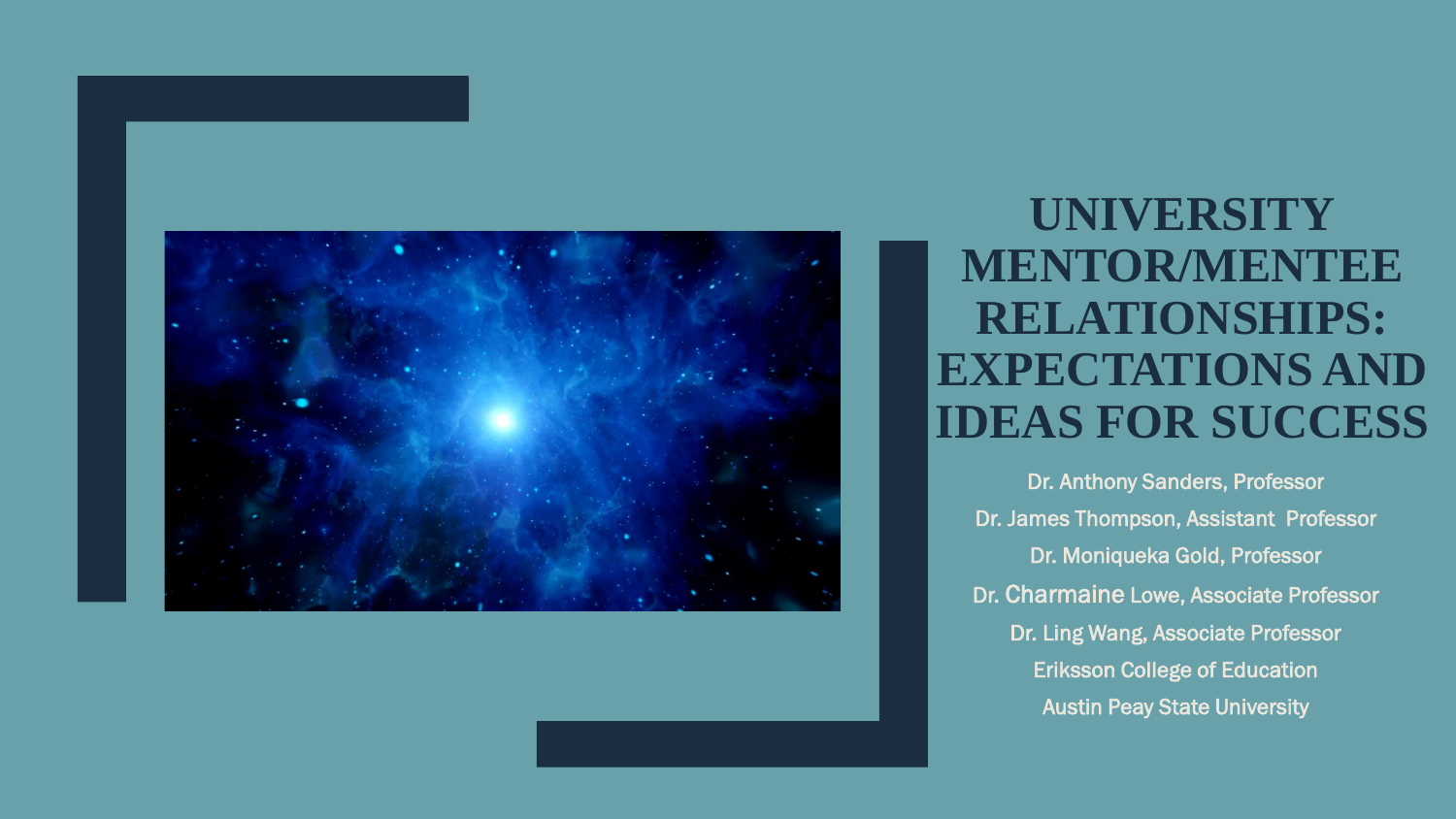# **Advance Organizer for Presentation**

- Overview of University Faculty Mentoring Program
- Expectations of Faculty Mentor & Faculty Mentee
- Experiences from Mentor
- Experiences as Mentee
- Mentoring Impact Peer Mentoring
- Welcome, Acclimation, & Support
- Preview of future mentoring opportunities
- Question & Answer: Presenters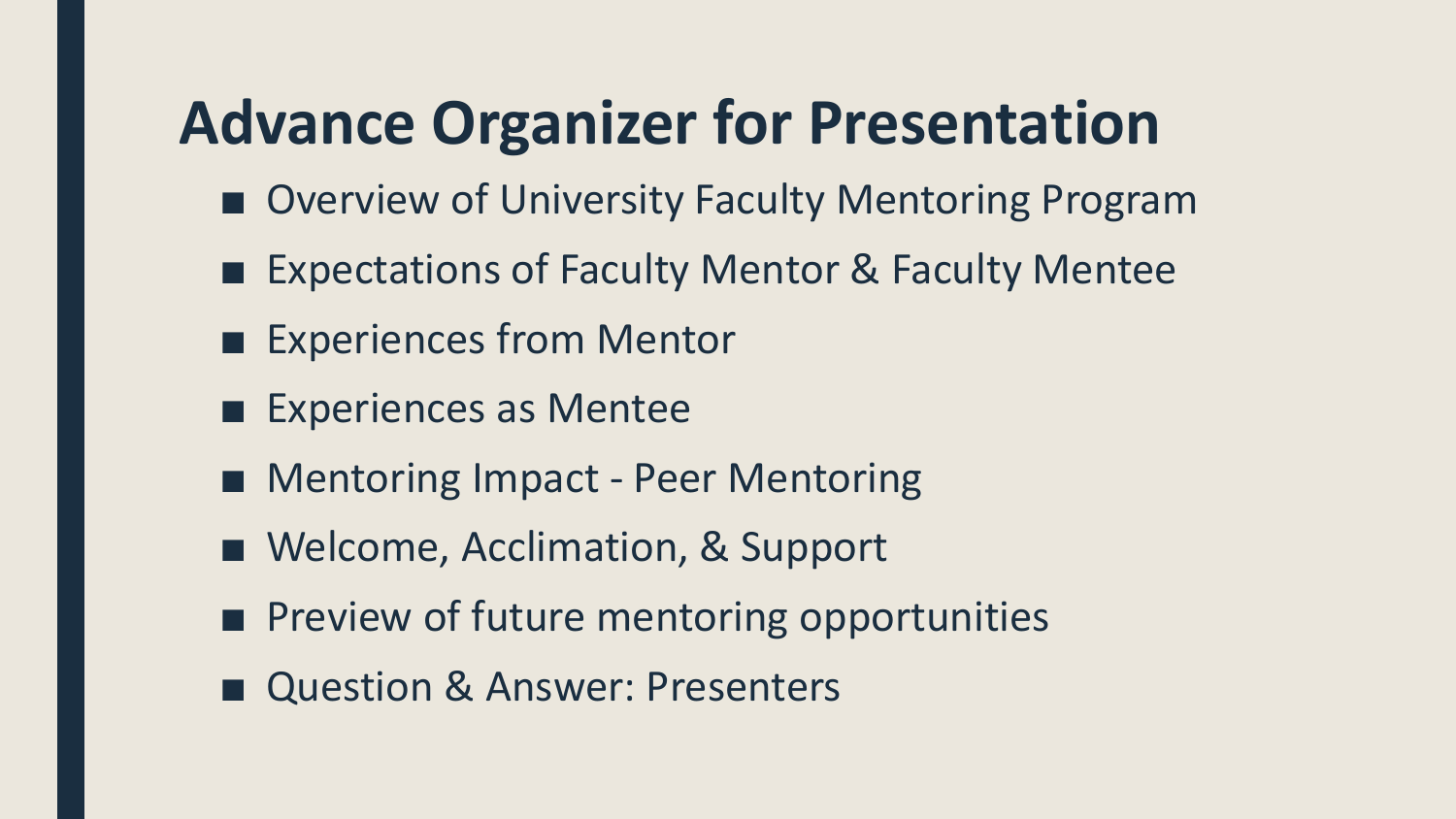- **Program Intent: Provide guidance to new faculty in their first year necessary for** *success and adjustment to myriad roles of professor in areas assessed by RTP*
- Suggested Qualifications for the Role of Mentor:
	- *Successful record of teaching & advising,*
	- *Knowledgeable about campus culture,*
	- *Competent networker*
	- *Pedagogical expertise*
	- *Ability to facilitate collegial rapport between mentee and institution*
	- *Sensitive, compassionate listener*
	- *Responsibilities of Mentor*
- **Responsibilities of Mentor:** 
	- *Sustain regular contact with mentee*
	- *Guide transition into university community*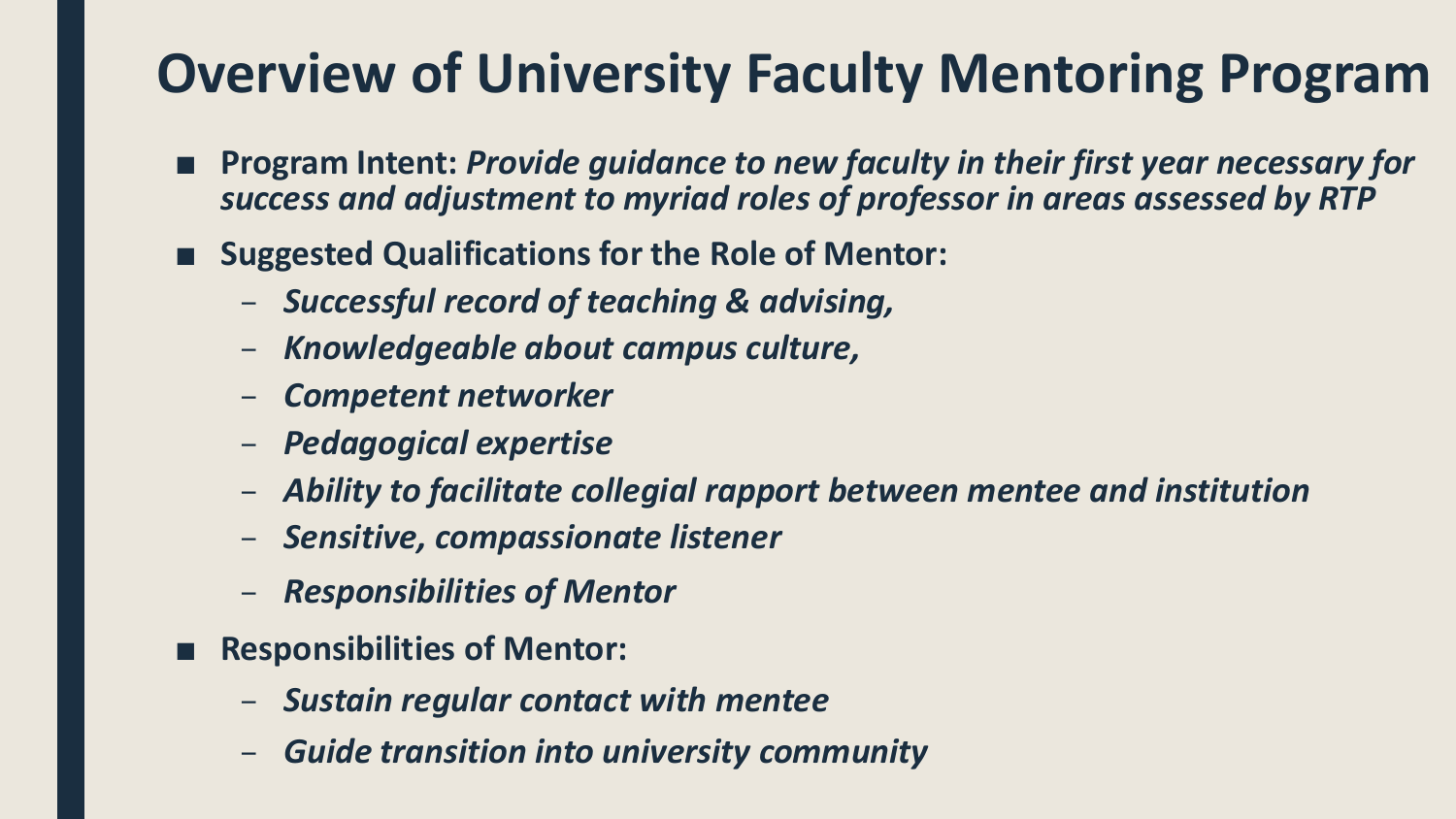- **Responsibilities of Mentor:** 
	- *Introduce mentee to broader academic community and its culture*
	- *Pose effective pedagogical strategies*
	- *Propose effective ways of interacting with students and colleagues*
	- *Encourage submission of papers and presentations to disciplinespecific conferences and journals*
	- *Offer critical feedback on work related to research*
	- *Advise regarding RTP requirements and processes*
	- *Counsel regarding time allocation for the three RTP areas*
	- *Provide guidance on university and college policies*
	- *Refer mentee to additional related services as needed*
	- *Inform the mentor and Chair if relationship needs to be modified*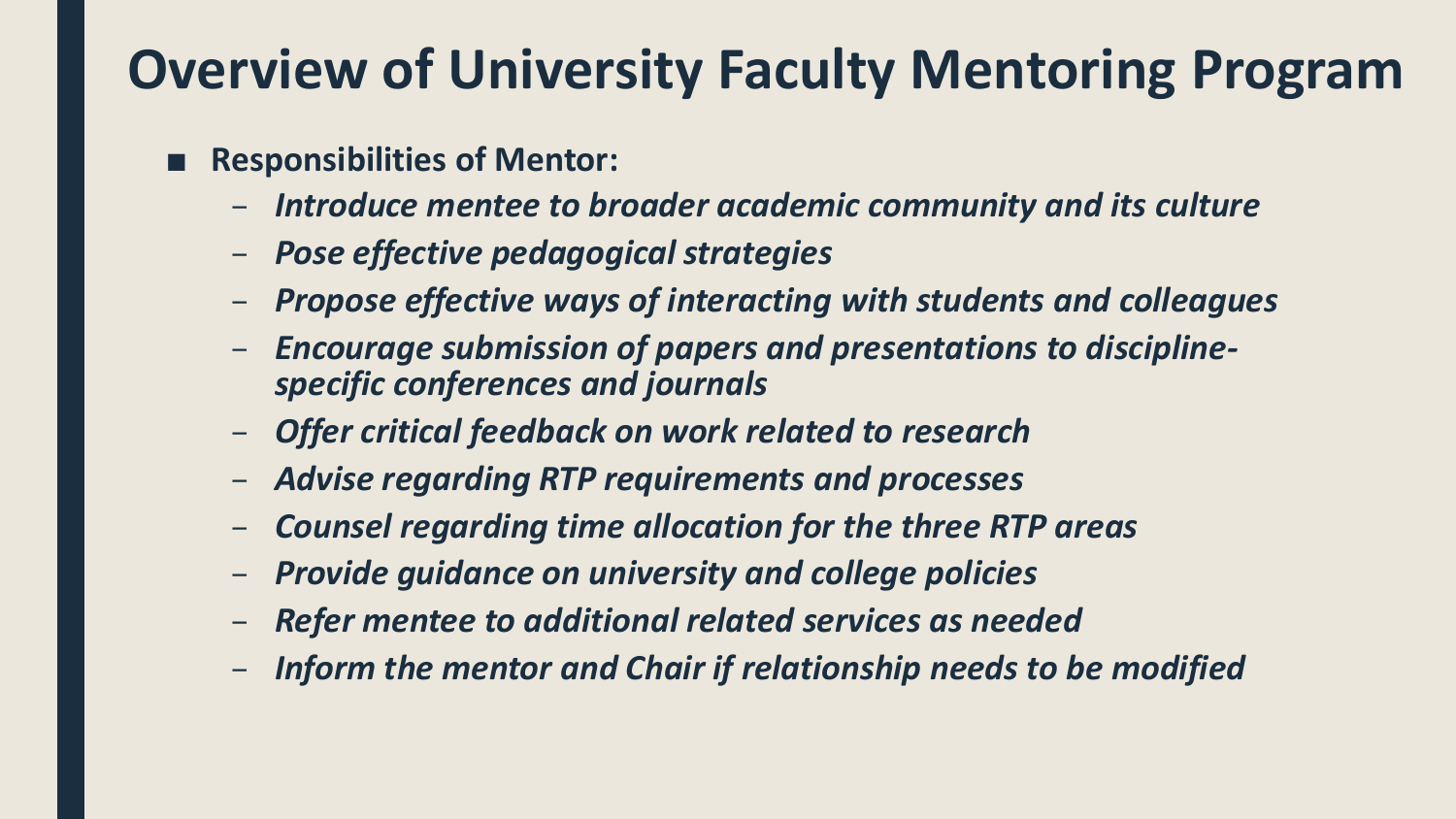#### ■ **Responsibilities of Mentee**

- *Contact mentor on routine basis*
- *Attend regularly-scheduled meetings for first-year faculty*
- *Request mentor observe at least a single class each semester and discuss*
- *Request via the Chair classroom observation of a seasoned, successful colleague*
- **Checklist of RTP Topics addressed by Mentor and Mentee** 
	- *First Priority*
		- Discuss the Faculty Personnel Calendar, highlighting deadlines
		- Emphasize importance of quality teaching at APSU
		- Attend mandated RTP workshops
		- Thoroughly review departmental RTP criteria
		- Aid in preparing RTP narratives for review by broader audience
		- Acquaint mentee with Personnel Policies regarding Academic Tenure and Promotion, Faculty Appointments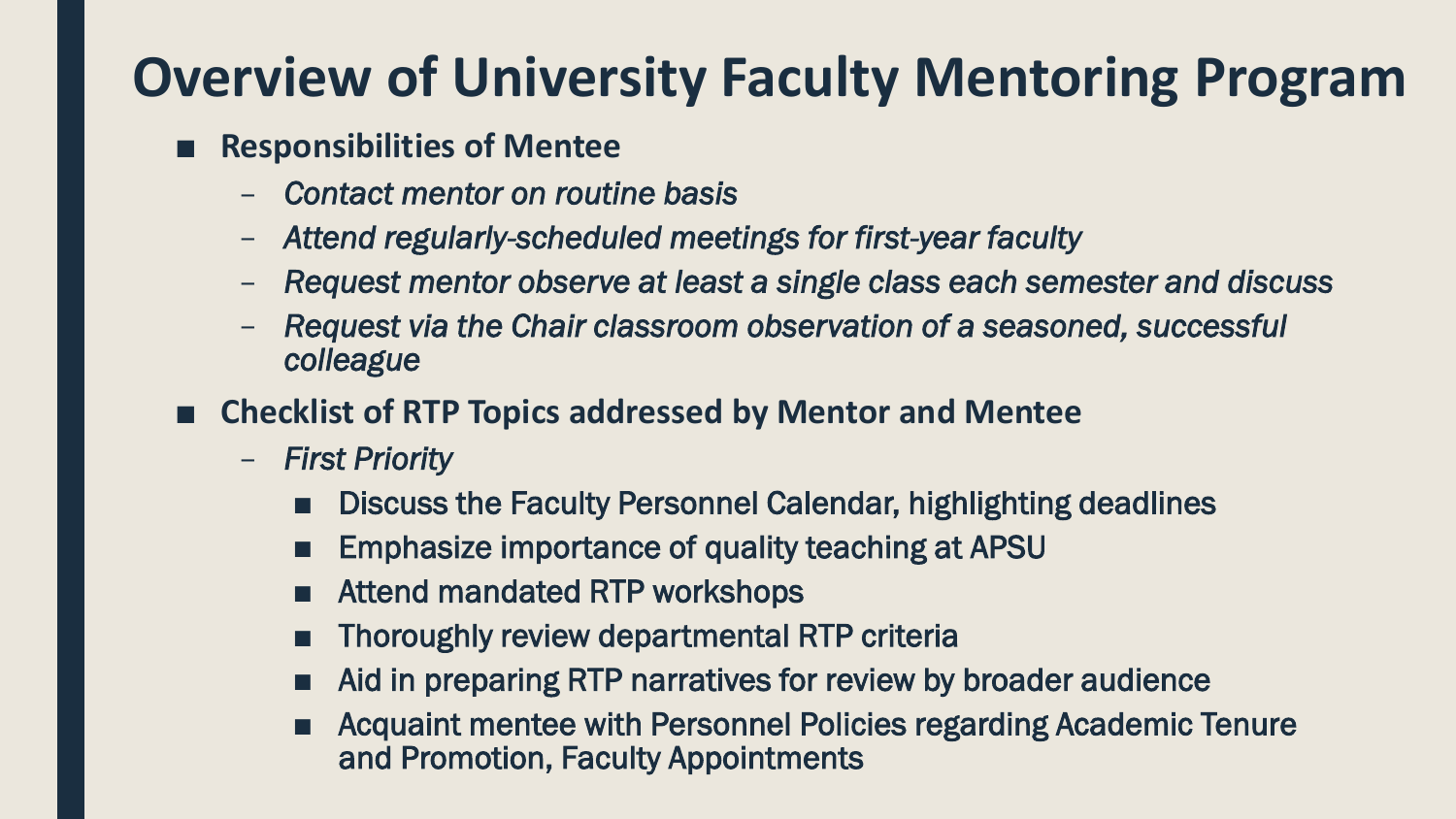- Checklist of RTP Topics addressed by Mentor and Mentee
	- *First Priority Con't*
		- Inform mentee of Faculty Handbook contents and location
		- Familiarize with technical aspects of creating and maintaining an e-dossier
			- *Insertion of review materials*
			- *Student Evaluation processes*
		- Share which activities meet Area 3 requirements
		- Issue reminders of evidence needed for Supplemental **Materials**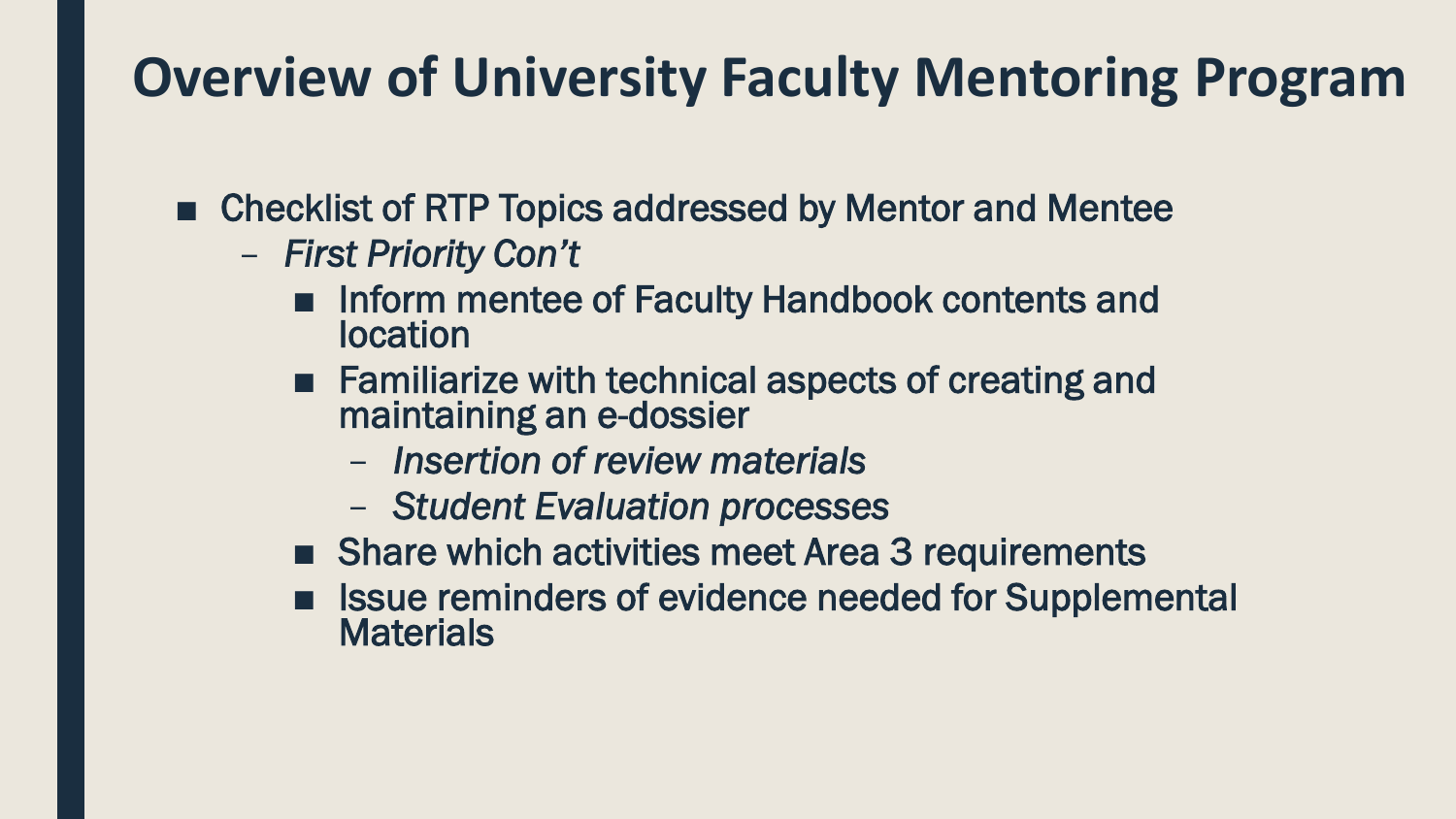- Checklist of RTP Topics addressed by Mentor and Mentee
	- *Second Priority*
		- Discuss required peer reviews and departmental expectations as per policy
		- Attendance at e-dossier training sessions
		- Explain RTP voting process and levels of e-dossier review
		- Clarify composition of RTP voting committees
		- Shore names and contact information of Academic Affairs Technical Support Coordinator
		- Remind mentee to consistently update cv
		- Explain the Appeals Process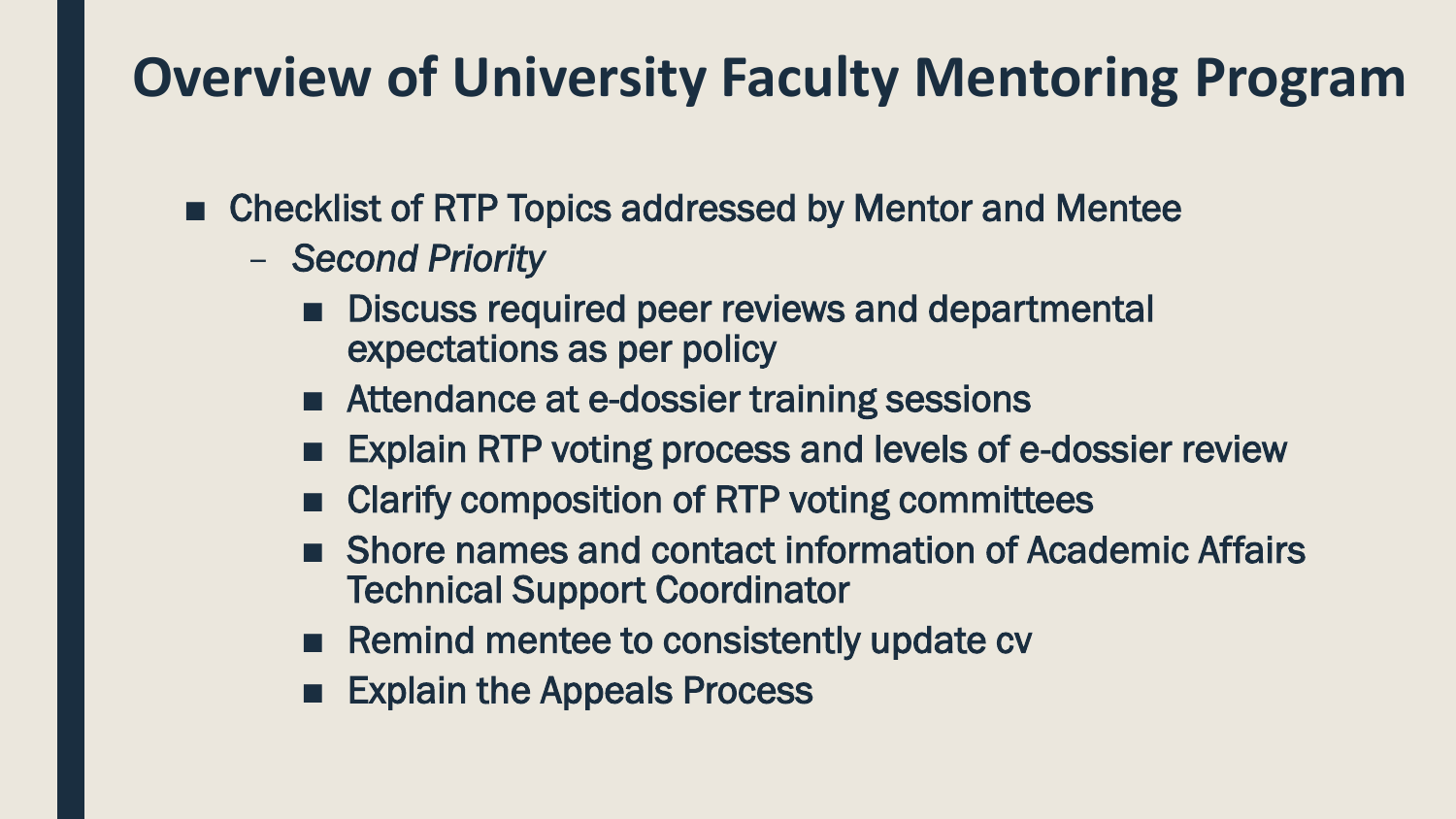- Checklist of RTP Topics addressed by Mentor and Mentee
	- *Third Priority*
		- If applicable, differentiate between Instructor and Professor RTP criteria
		- Clarify revised timetable if receiving credit toward tenure
		- Early preparation of e-dossier
		- Reminder of second-year e-dossier deadline
		- Explain promotion timeline and options of seeking promotion
		- Share the APSU Standing Committee website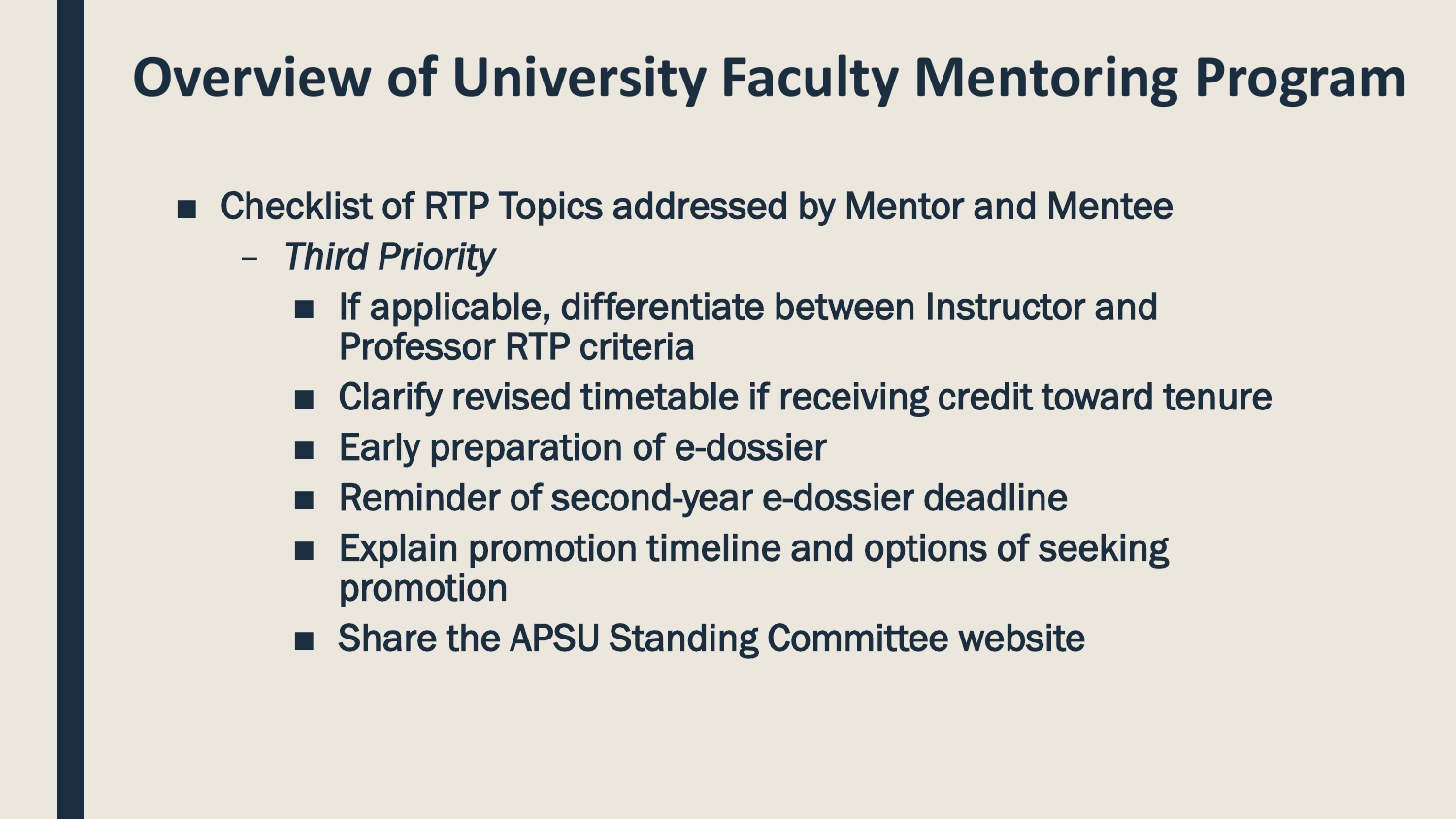#### **Experience as Mentor – Should be a Tenured Faculty Member (guiding mentee toward what mentor has already attained)**

- Dr. Gold –Encourage work/life balance; culturally responsive pedagogy; RTP Process; Sounding board
- Dr. Lowe Combatting Sources of Attrition: Feelings of Isolation, Burden of Invisible Labor, Tacit Culture and Climate of Department and College, Interdisciplinary Support & **Opportunities**
- Dr. Sanders Guide Mentee to a successful E-dossier & RTP process; extended mentor/mentee relationship even after 1st year
- Dr. Wang Build trust with mentee; serve as a bridge for mentee to reach out and connect with other colleagues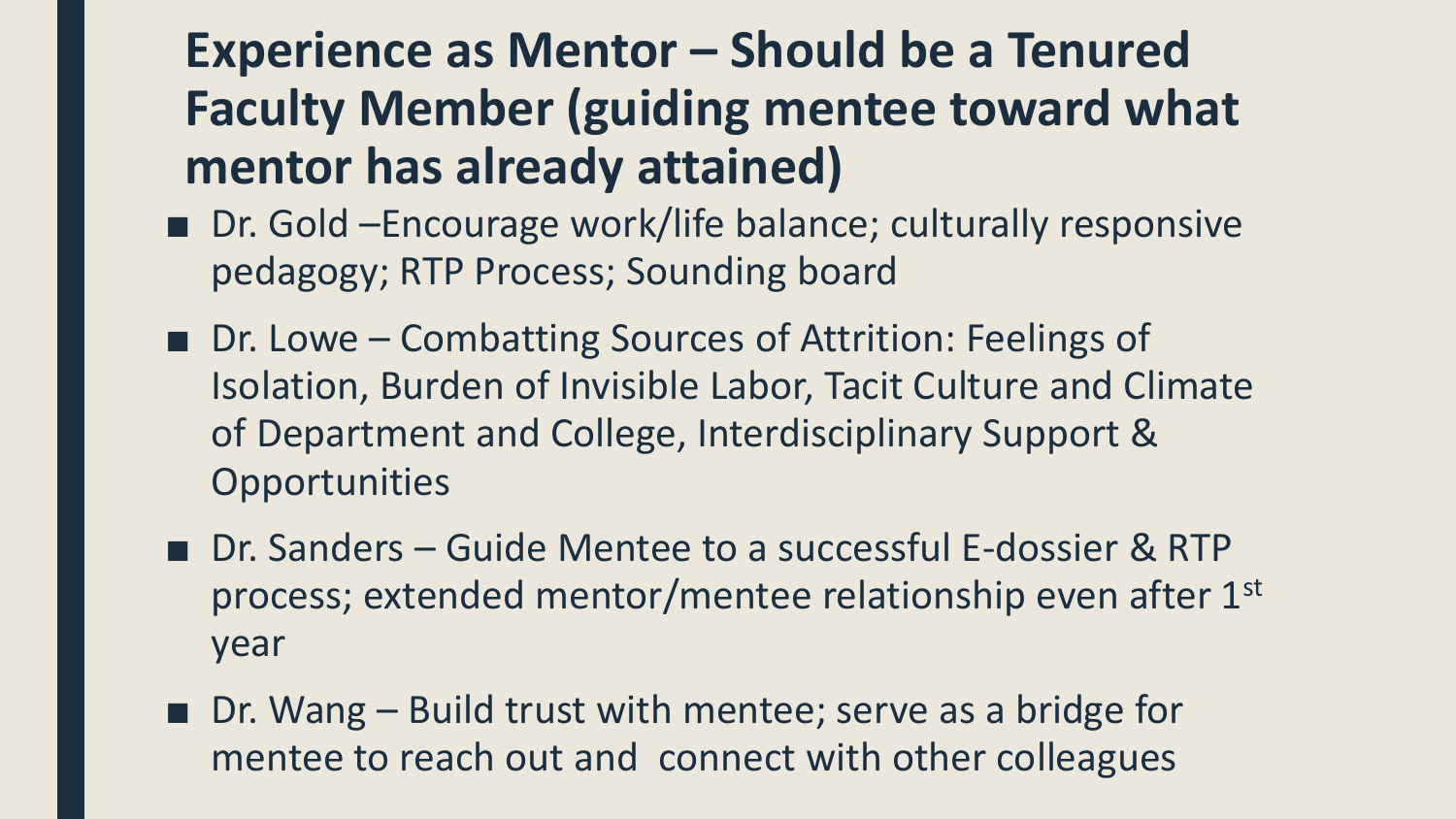#### **Experience as Mentee**

- Dr. Lowe Prioritizing Efforts for RTP, Work-Life Balance, Collegiality
- Dr. Sanders Follow the mentor's direction to the letter. They are experienced with e-dossier and RTP process. Keep them in the loop and allow them to review your edossier. Follow your department's RTP process!
- Dr. Thompson
- Dr. Wang Positive experience as mentee creates larger potential for the mentee to grow into a qualified mentor in the future.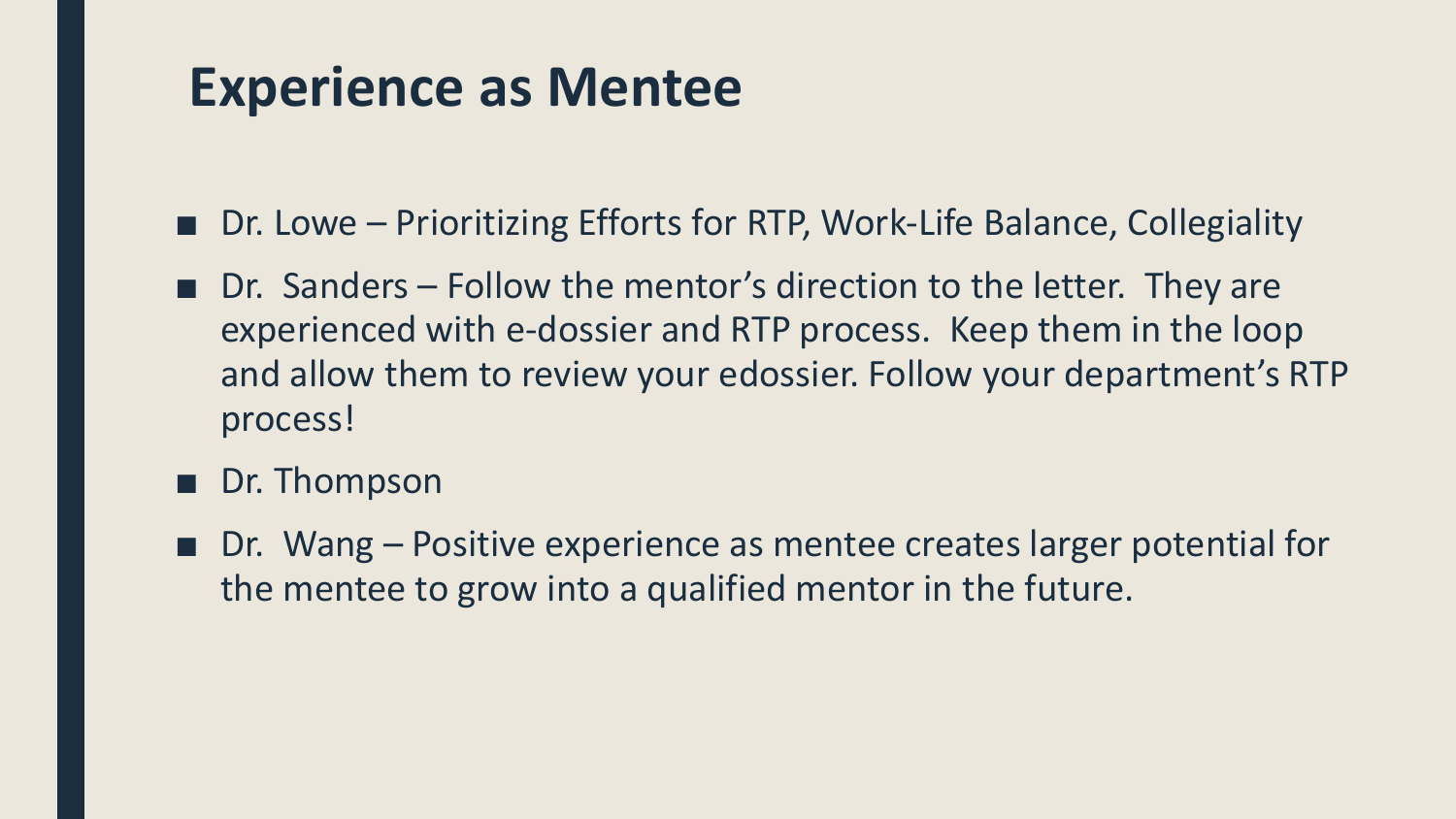## **Mentoring Impact - Peer Mentoring**

- Higher retention rate among junior faculty
- Higher rate of job satisfaction and scholarly productivity (research)
- More effective in course design and teaching strategies
- Better balance between home and career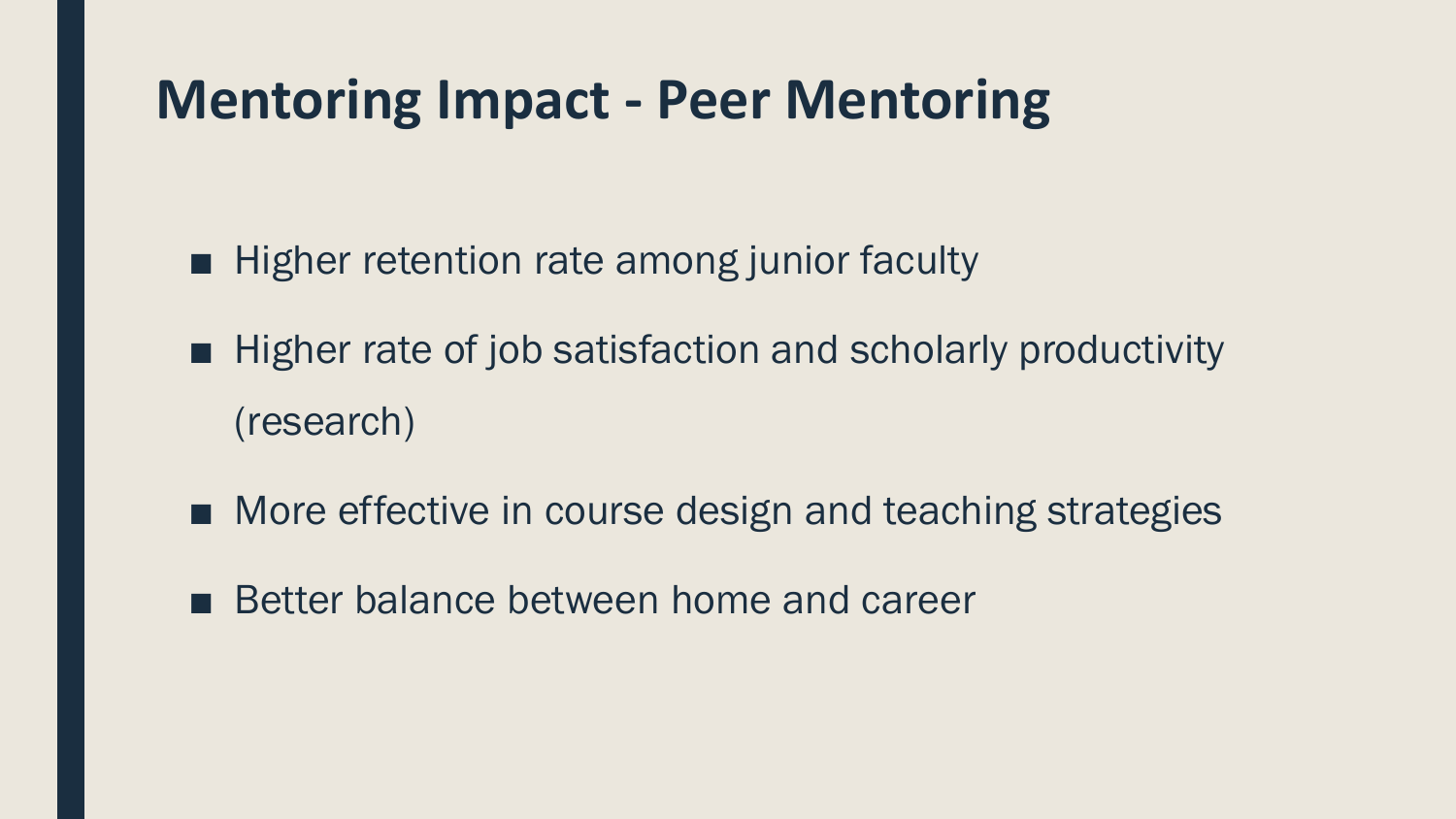### **Welcome, Acclimation, & Support**

■ A) University - mentor can introduce mentee to other university personnel and helpful resources for success.

■ B) Clarksville & Surrounding areas – mentor can serve as a guide to activities in Clarksville, Nashville, other areas.

■ C) Housing? Restaurants? Activities? Mentor can direct mentee to network with persons who can help them explore housing opportunities, commuting directions, etc.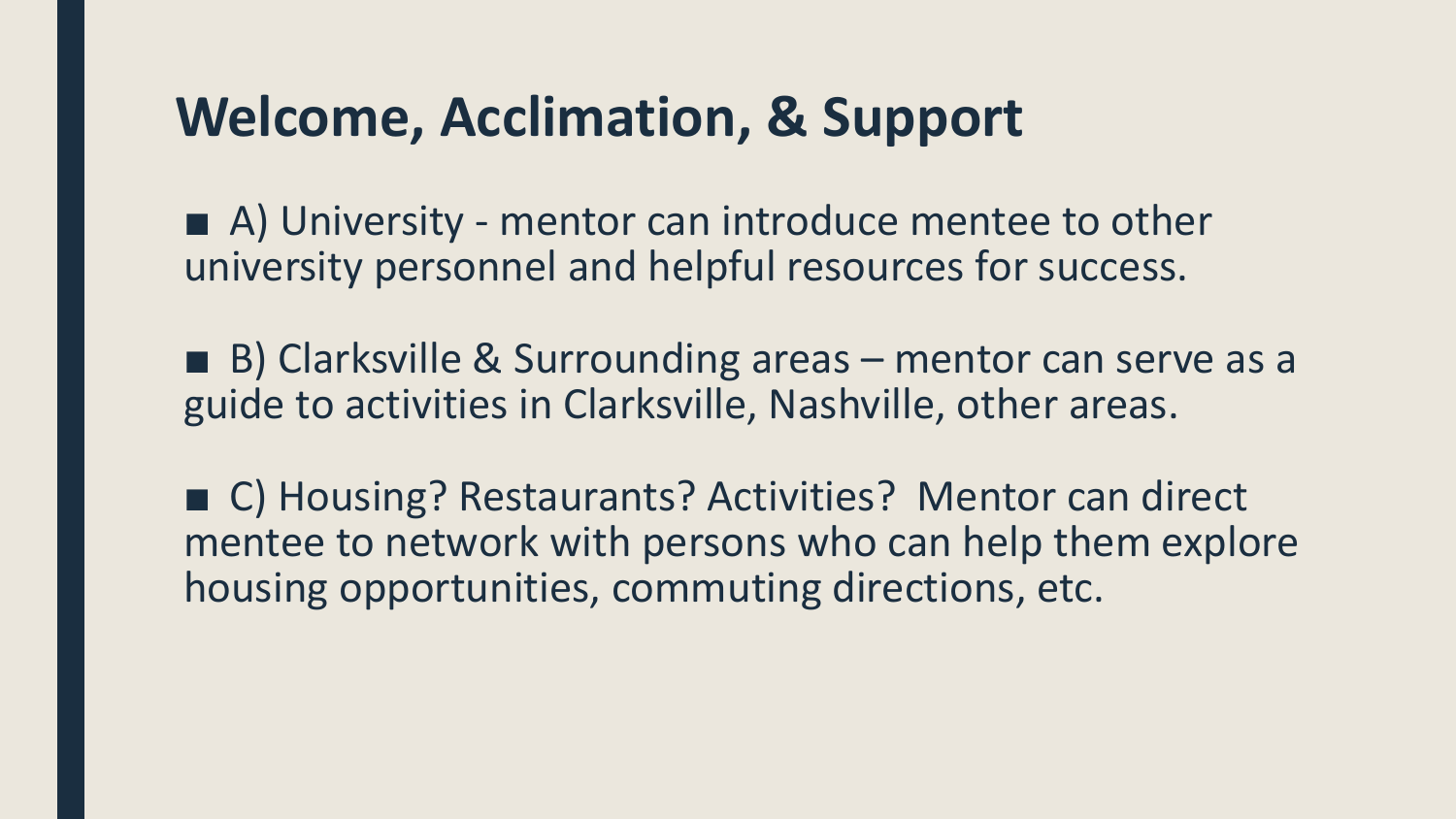## **Summary of Ways to Enhance Mentoring Programs (Gupta, 2021)**

- Use Handbooks and essentials checklists to provide guidance about university policies and expectations
- **Implement incentives for Mentors and Mentees**
- **Programs should be outcome-based:** 
	- *Evaluated by job satisfaction*
	- *Faculty level of productivity*
- Mentor/Mentee should evaluate program annually
	- *Mentorship Effective Scale*
	- *Conditions for work Effectiveness Questionnaire*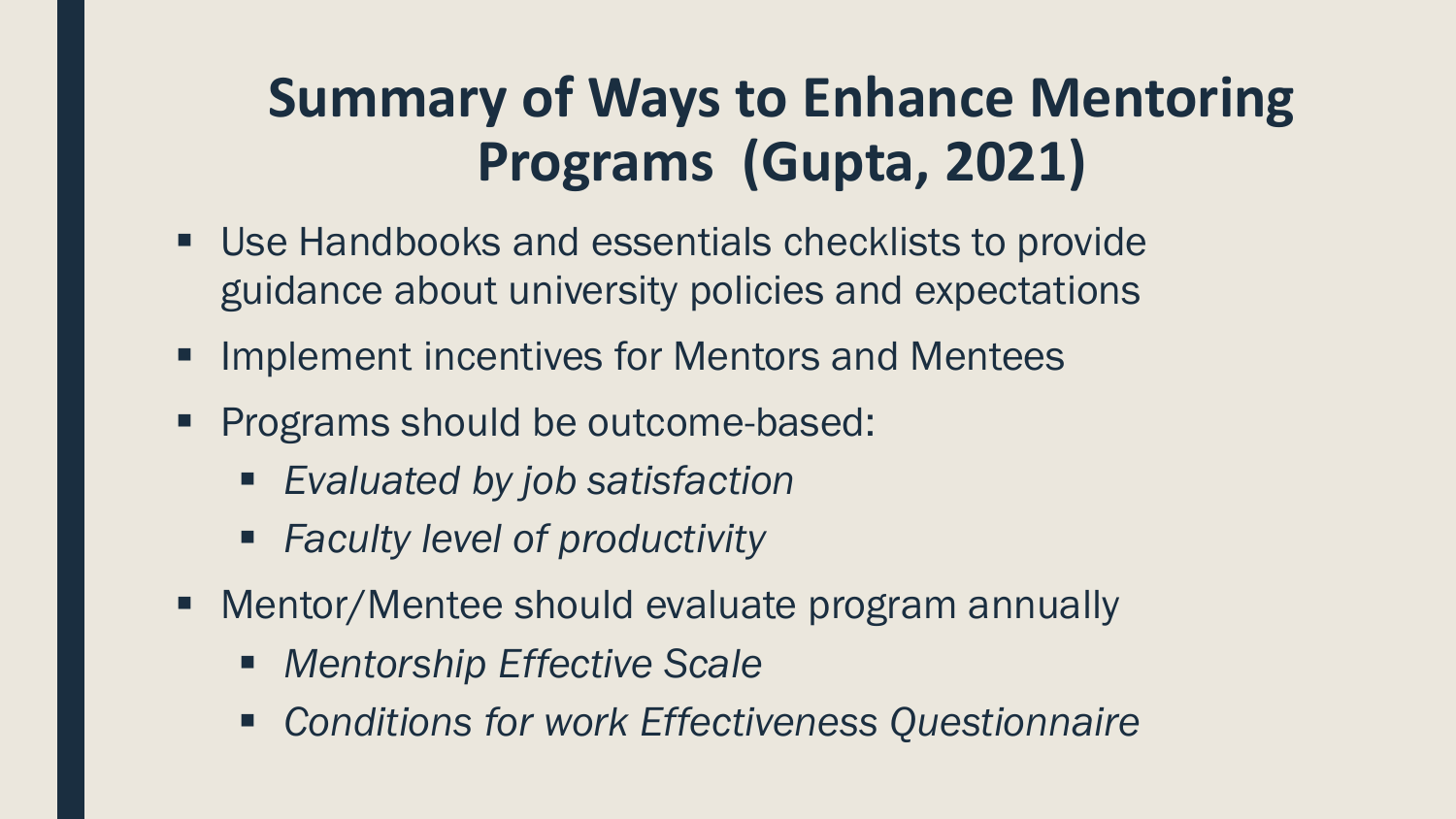

**Dr. Sanders**



**Dr. Thompson Dr. Lowe Dr. Wang** 

#### **Question & Answer: Moderated by Presenters**





**Dr. Gold**